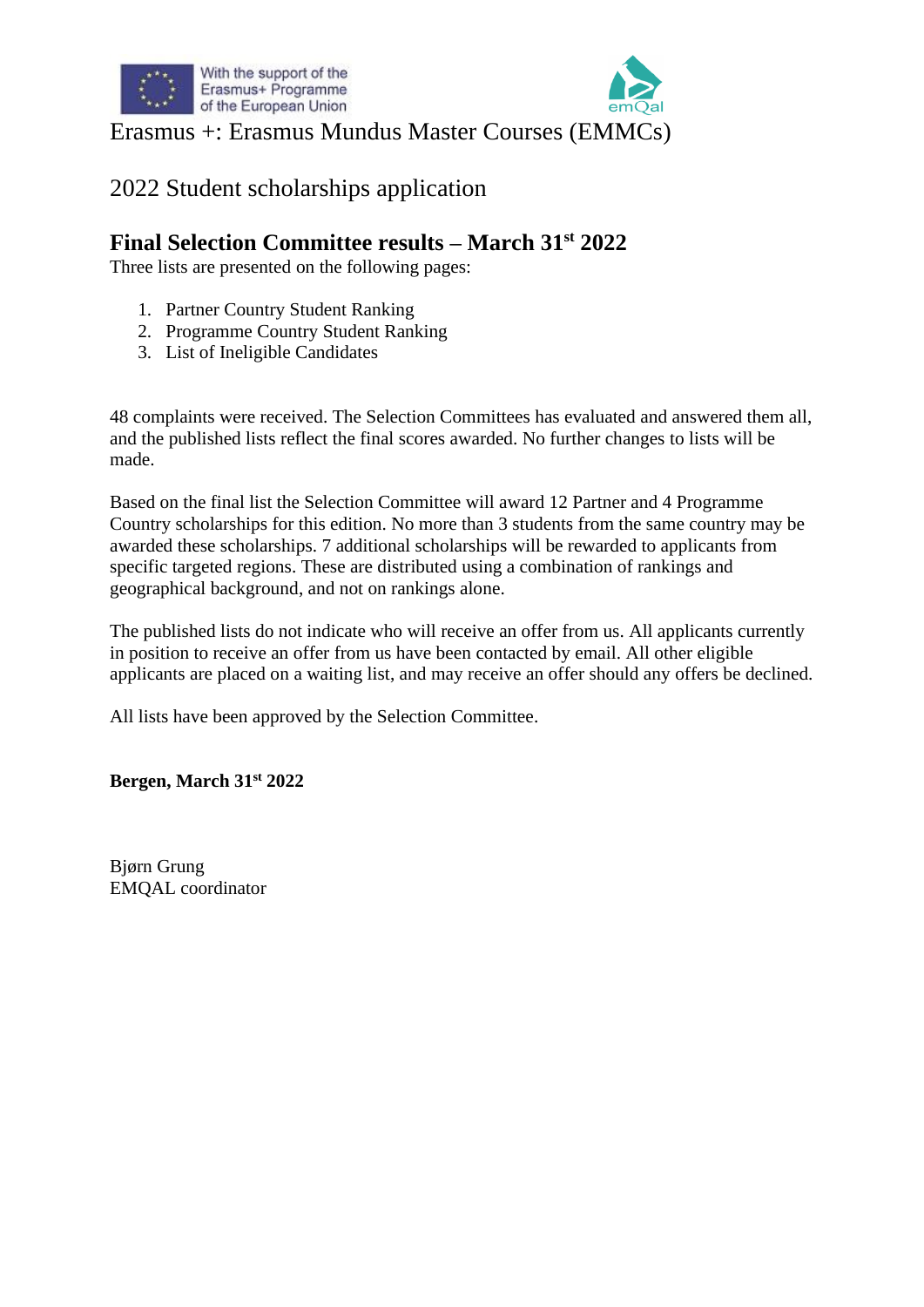



### **1. Partner Country Students Ranking**

| Ranking | <b>Application code</b> | <b>Score</b> | A    | B   | $\mathsf{C}$ | D     | E                        |
|---------|-------------------------|--------------|------|-----|--------------|-------|--------------------------|
| 1       | 361                     | 23,30        | 4,20 | 4,5 | 4,6          | 5     | 5                        |
| 2       | 379                     | 23,09        | 4,25 | 4,5 | 4,4          | 4,94  | 5                        |
| 3       | 134                     | 22,57        | 4,18 | 4,7 | 4,4          | 4,29  | 5                        |
| 4       | 344                     | 22,55        | 4,35 | 4,5 | 4,7          | 5     | $\overline{\mathbf{4}}$  |
| 5       | 6                       | 22,53        | 4,53 | 3,5 | 4,5          | 5     | 5                        |
| 6       | 262                     | 22,46        | 4,21 | 3,7 | 4,8          | 4,75  | 5                        |
| 7       | 41                      | 22,41        | 4,51 | 4   | 4,4          | 4,5   | 5                        |
| 8       | 90                      | 22,33        | 3,93 | 3,7 | 4,7          | 5     | 5                        |
| 9       | 225                     | 22,29        | 4,45 | 3,5 | 4,4          | 4,94  | 5                        |
| 10      | 172                     | 22,23        | 4,30 | 4   | 4,5          | 4,435 | 5                        |
| 11      | 49                      | 22,22        | 4,33 | 4   | 4,3          | 4,585 | 5                        |
| 12      | 64                      | 22,18        | 4,58 | 4   | 4,6          | 4,005 | 5                        |
| 13      | 228                     | 22,15        | 4,20 | 3,5 | 4,7          | 4,75  | 5                        |
| 14      | 85                      | 22,14        | 4,34 | 3,7 | 4,5          | 4,6   | 5                        |
| 15      | 326                     | 22,13        | 4,08 | 4,2 | 4,5          | 4,35  | 5                        |
| 16      | 375                     | 22,13        | 4,18 | 4,2 | 4,5          | 4,255 | 5                        |
| 17      | 123                     | 22,12        | 4,18 | 3,6 | 4,4          | 4,94  | 5                        |
| 18      | 308                     | 22,07        | 4,18 | 4   | 4,4          | 4,49  | 5                        |
| 19      | 22                      | 22,00        | 4,22 | 4,2 | 4,7          | 3,88  | 5                        |
| 20      | 397                     | 21,93        | 4,07 | 4   | 4,6          | 4,255 | 5                        |
| 21      | 8                       | 21,91        | 4,23 | 3,5 | 4,5          | 4,685 | 5                        |
| 22      | 268                     | 21,86        | 3,98 | 4   | 4,2          | 4,68  | 5                        |
| 23      | 103                     | 21,84        | 4,26 | 3,5 | 4,4          | 4,685 | 5                        |
| 24      | 336                     | 21,81        | 3,86 | 4   | 4,6          | 4,35  | 5                        |
| 25      | 195                     | 21,80        | 3,93 | 4,7 | 4,2          | 3,97  | 5                        |
| 26      | 258                     | 21,78        | 4,13 | 4,2 | 4,4          | 4,05  | 5                        |
| 27      | 39                      | 21,76        | 4,37 | 4   | 4,3          | 4,09  | 5                        |
| 28      | 339                     | 21,72        | 3,83 | 4,5 | 4,4          | 3,99  | 5                        |
| 29      | 199                     | 21,72        | 4,23 | 3,7 | 4,8          | 3,99  | 5                        |
| 30      | 171                     | 21,72        | 4,02 | 3,7 | 4,4          | 4,6   | $\overline{\mathbf{5}}$  |
| 31      | 55                      | 21,71        | 3,75 | 4,2 | 4,5          | 4,255 | 5                        |
| 32      | 279                     | 21,69        | 3,96 | 4   | 4,5          | 4,23  | 5                        |
| 33      | 141                     | 21,69        | 4,10 | 3,5 | 4,4          | 4,69  | 5                        |
| 34      | 215                     | 21,66        | 3,60 | 4,5 | 4,4          | 4,16  | 5                        |
| 35      | 79                      | 21,65        | 4,25 | 3,5 | 4,4          | 5     | 4,5                      |
| 36      | 353                     | 21,65        | 3,88 | 4,5 | 3,9          | 4,37  | 5                        |
| 37      | 392                     | 21,64        | 4,21 | 4,5 | 4,5          | 4,43  | $\overline{\mathcal{A}}$ |
| 38      | 78                      | 21,64        | 3,50 | 4,5 | 4,8          | 3,84  | 5                        |
| 39      | 226                     | 21,62        | 4,16 | 3,7 | 4,6          | 4,16  | 5                        |
| 40      | 140                     | 21,60        | 3,96 | 3,5 | 4,8          | 4,84  | 4,5                      |
| 41      | 198                     | 21,59        | 4,14 | 3,7 | 4,6          | 4,15  | 5                        |
| 42      | 44                      | 21,58        | 3,93 | 4,2 | 4,6          | 4,35  | 4,5                      |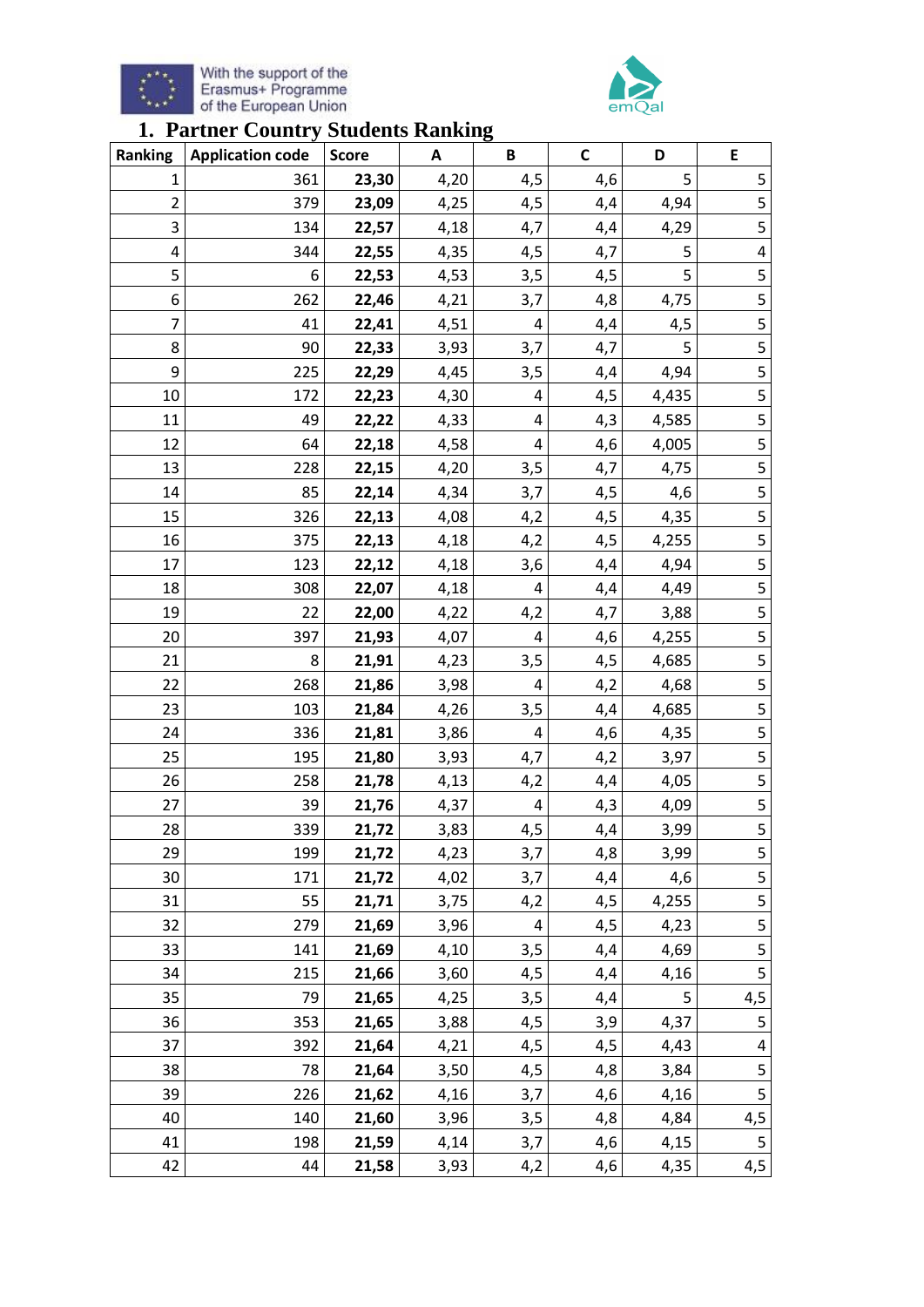



| <b>AAA</b> | of the European Union |       |      |     |     | emQal |                         |
|------------|-----------------------|-------|------|-----|-----|-------|-------------------------|
| 43         | 197                   | 21,57 | 4,24 | 3,7 | 4,6 | 4,03  | 5                       |
| 44         | 179                   | 21,56 | 4,46 | 3,5 | 4,7 | 3,905 | 5                       |
| 45         | 160                   | 21,53 | 4,39 | 4   | 4,4 | 4,74  | 4                       |
| 46         | 129                   | 21,52 | 4,13 | 3,5 | 4,7 | 4,19  | 5                       |
| 47         | 281                   | 21,51 | 4,04 | 4,2 | 4,3 | 3,97  | 5                       |
| 48         | 350                   | 21,49 | 4,29 | 3,5 | 4,8 | 4,9   | $\overline{\mathbf{4}}$ |
| 49         | 181                   | 21,47 | 3,88 | 3,6 | 4,7 | 4,29  | 5                       |
| 50         | 243                   | 21,47 | 3,63 | 3,5 | 4,4 | 4,94  | 5                       |
| 51         | 269                   | 21,46 | 4,11 | 3,5 | 4,5 | 4,35  | 5                       |
| 52         | 28                    | 21,43 | 3,88 | 3,5 | 4,8 | 4,255 | 5                       |
| 53         | 270                   | 21,42 | 4,13 | 3,5 | 4,2 | 4,585 | 5                       |
| 54         | 360                   | 21,42 | 3,96 | 4,5 | 4,4 | 3,56  | 5                       |
| 55         | 338                   | 21,41 | 4,06 | 3,5 | 4,5 | 4,35  | 5                       |
| 56         | 322                   | 21,41 | 4,14 | 3,5 | 4,4 | 4,37  | 5                       |
| 57         | 230                   | 21,41 | 4,01 | 4,5 | 4,4 | 3,5   | 5                       |
| 58         | 368                   | 21,40 | 3,90 | 3,5 | 4,4 | 4,6   | 5                       |
| 59         | 112                   | 21,37 | 4,08 | 3,6 | 4,4 | 4,29  | $\overline{\mathbf{5}}$ |
| 60         | 117                   | 21,36 | 3,81 | 3,5 | 4,7 | 4,35  | 5                       |
| 61         | 71                    | 21,36 | 3,83 | 3,7 | 4,5 | 4,33  | 5                       |
| 62         | 283                   | 21,34 | 3,91 | 3,5 | 4,8 | 4,135 | 5                       |
| 63         | 158                   | 21,34 | 3,95 | 3,5 | 4,6 | 4,29  | 5                       |
| 64         | 132                   | 21,31 | 3,84 | 4   | 4,5 | 3,97  | 5                       |
| 65         | 275                   | 21,30 | 3,91 | 3,5 | 4,6 | 4,29  | $\overline{5}$          |
| 66         | 351                   | 21,30 | 3,70 | 4,2 | 4,5 | 4,4   | 4,5                     |
| 67         | 187                   | 21,30 | 4,03 | 3,5 | 4,4 | 4,37  | 5                       |
| 68         | 390                   | 21,29 | 4,06 | 4,2 | 4,1 | 3,93  | 5                       |
| 69         | 255                   | 21,29 | 3,94 | 3,5 | 4,7 | 4,15  | 5                       |
| 70         | 204                   | 21,28 | 4,34 | 3,5 | 4,4 | 4,04  | 5                       |
| 71         | 370                   | 21,27 | 4,08 | 3,5 | 4,4 | 4,29  | 5                       |
| 72         | 286                   | 21,26 | 4,22 | 3,5 | 4,6 | 4,94  | 4                       |
| 73         | 190                   | 21,22 | 4,12 | 3,5 | 4,4 | 4,195 | 5                       |
| 74         | 335                   | 21,21 | 4,18 | 3,5 | 4,4 | 4,135 | 5                       |
| 75         | 19                    | 21,19 | 4,19 | 3,5 | 4,4 | 4,1   | 5                       |
| 76         | 16                    | 21,19 | 4,50 | 3,5 | 4,4 | 3,79  | 5                       |
| 77         | 68                    | 21,16 | 3,81 | 3,5 | 4,5 | 4,35  | 5                       |
| 78         | 346                   | 21,15 | 3,82 | 3,6 | 4,5 | 4,23  | 5                       |
| 79         | 331                   | 21,12 | 3,94 | 4   | 4,4 | 4,275 | 4,5                     |
| 80         | 306                   | 21,12 | 3,96 | 3,5 | 4,5 | 4,16  | 5                       |
| 81         | 328                   | 21,10 | 4,02 | 4,2 | 4   | 3,88  | 5                       |
| 82         | 192                   | 21,10 | 4,01 | 4,2 | 4,4 | 3,99  | 4,5                     |
| 83         | 194                   | 21,07 | 3,93 | 3,5 | 4,4 | 4,24  | 5                       |
| 84         | 383                   | 21,07 | 3,80 | 3,6 | 4,4 | 4,27  | 5                       |
| 85         | 153                   | 21,07 | 3,84 | 3,5 | 4,4 | 4,33  | $\overline{\mathbf{5}}$ |
| 86         | 347                   | 21,06 | 4,05 | 3,7 | 4,4 | 3,905 | 5                       |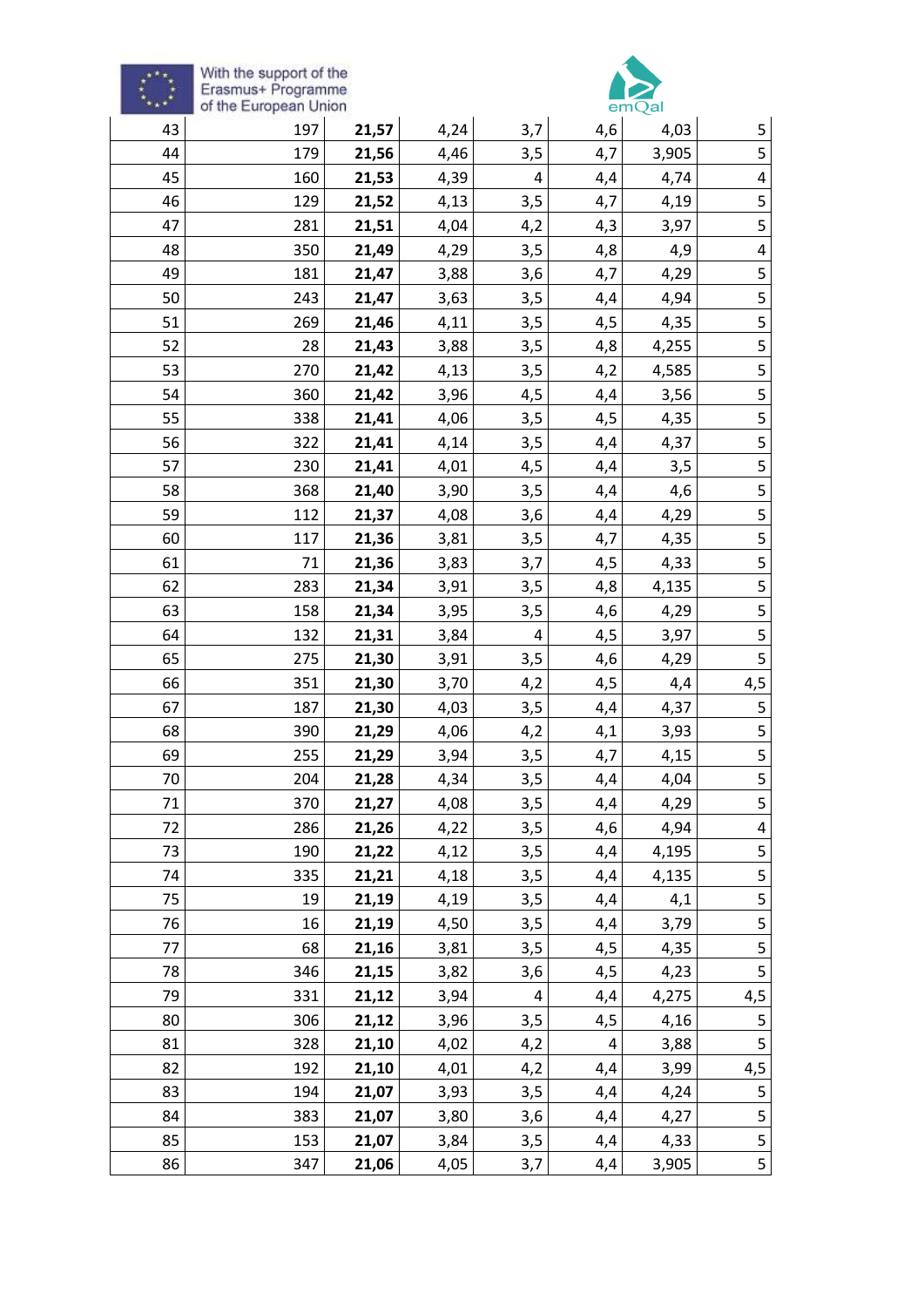



|     | of the European Union |       |      |     |     | emQal |                         |
|-----|-----------------------|-------|------|-----|-----|-------|-------------------------|
| 87  | 304                   | 21,05 | 3,99 | 3,5 | 4,4 | 4,16  | 5                       |
| 88  | 330                   | 21,04 | 4,21 | 4,2 | 4,4 | 4,23  | 4                       |
| 89  | 88                    | 21,02 | 4,30 | 3,5 | 4,4 | 3,82  | 5                       |
| 90  | 86                    | 21,01 | 4,02 | 3,5 | 4   | 4,49  | 5                       |
| 91  | 231                   | 21,01 | 4,15 | 3,7 | 4,4 | 3,76  | 5                       |
| 92  | 314                   | 21,01 | 3,75 | 3,5 | 4,5 | 4,255 | 5                       |
| 93  | 254                   | 20,98 | 4,38 | 4   | 4,5 | 4,1   | 4                       |
| 94  | 276                   | 20,97 | 3,88 | 3,7 | 4,4 | 3,99  | 5                       |
| 95  | 271                   | 20,94 | 4,18 | 3,5 | 4,5 | 3,76  | 5                       |
| 96  | 62                    | 20,93 | 3,85 | 4,5 | 4,7 | 3,88  | $\overline{\mathbf{4}}$ |
| 97  | 359                   | 20,92 | 4,08 | 3,5 | 4,4 | 4,94  | 4                       |
| 98  | 236                   | 20,88 | 4,07 | 3,5 | 4,4 | 3,905 | 5                       |
| 99  | 305                   | 20,87 | 3,58 | 3,5 | 4,5 | 4,29  | 5                       |
| 100 | 180                   | 20,84 | 3,85 | 3,5 | 4,4 | 4,09  | $\overline{\mathbf{5}}$ |
| 101 | 183                   | 20,82 | 4,12 | 3,5 | 4,3 | 3,905 | 5                       |
| 102 | 162                   | 20,82 | 4,20 | 4   | 4,2 | 4,42  | $\pmb{4}$               |
| 103 | 169                   | 20,81 | 3,92 | 3,5 | 4,4 | 3,995 | 5                       |
| 104 | 29                    | 20,81 | 4,22 | 3,5 | 4,4 | 4,69  | 4                       |
| 105 | 157                   | 20,76 | 3,74 | 3,6 | 4,3 | 4,12  | 5                       |
| 106 | 14                    | 20,75 | 4,08 | 3,5 | 4,4 | 3,77  | 5                       |
| 107 | 126                   | 20,75 | 4,06 | 3,7 | 4,4 | 4,09  | 4,5                     |
| 108 | 150                   | 20,75 | 3,83 | 3,5 | 4,4 | 4,02  | 5                       |
| 109 | 133                   | 20,73 | 3,78 | 4,2 | 4,5 | 4,255 | $\overline{\mathbf{r}}$ |
| 110 | 337                   | 20,73 | 4,01 | 3,5 | 4,4 | 3,82  | 5                       |
| 111 | 98                    | 20,72 | 3,93 | 3,5 | 4,3 | 3,995 | 5                       |
| 112 | 242                   | 20,71 | 3,90 | 3,5 | 4,4 | 3,905 | 5                       |
| 113 | 352                   | 20,70 | 4,10 | 3,5 | 4,2 | 3,9   | 5                       |
| 114 | 299                   | 20,70 | 3,80 | 4   | 4,4 | 3,5   | $\overline{5}$          |
| 115 | 274                   | 20,70 | 3,74 | 3,5 | 4,7 | 3,76  | 5                       |
| 116 | 393                   | 20,69 | 3,92 | 3,5 | 4,4 | 3,875 | 5                       |
| 117 | 355                   | 20,69 | 3,71 | 3,5 | 4,6 | 3,88  | 5                       |
| 118 | 107                   | 20,68 | 3,78 | 3,5 | 4,5 | 3,905 | 5                       |
| 119 | 83                    | 20,66 | 4,24 | 4,2 | 4,4 | 3,82  | $\pmb{4}$               |
| 120 | 366                   | 20,66 | 3,90 | 3,7 | 4,3 | 3,76  | 5                       |
| 121 | 318                   | 20,66 | 3,76 | 4,5 | 4,4 | 3,995 | $\overline{\mathbf{4}}$ |
| 122 | 200                   | 20,64 | 4,25 | 3,5 | 4,5 | 4,39  | 4                       |
| 123 | 161                   | 20,64 | 4,12 | 3,7 | 4,2 | 3,62  | 5                       |
| 124 | 273                   | 20,62 | 3,79 | 4   | 4,7 | 4,135 | 4                       |
| 125 | 369                   | 20,62 | 3,80 | 3,5 | 4,5 | 3,82  | 5                       |
| 126 | 145                   | 20,62 | 3,80 | 3,5 | 4,2 | 4,12  | 5                       |
| 127 | 202                   | 20,61 | 4,24 | 3,5 | 4,1 | 3,77  | 5                       |
| 128 | 396                   | 20,61 | 3,85 | 3,5 | 4,5 | 3,76  | 5                       |
| 129 | 175                   | 20,61 | 3,58 | 4   | 4,5 | 4,03  | 4,5                     |
| 130 | 170                   | 20,60 | 3,68 | 3,5 | 4,6 | 3,82  | 5                       |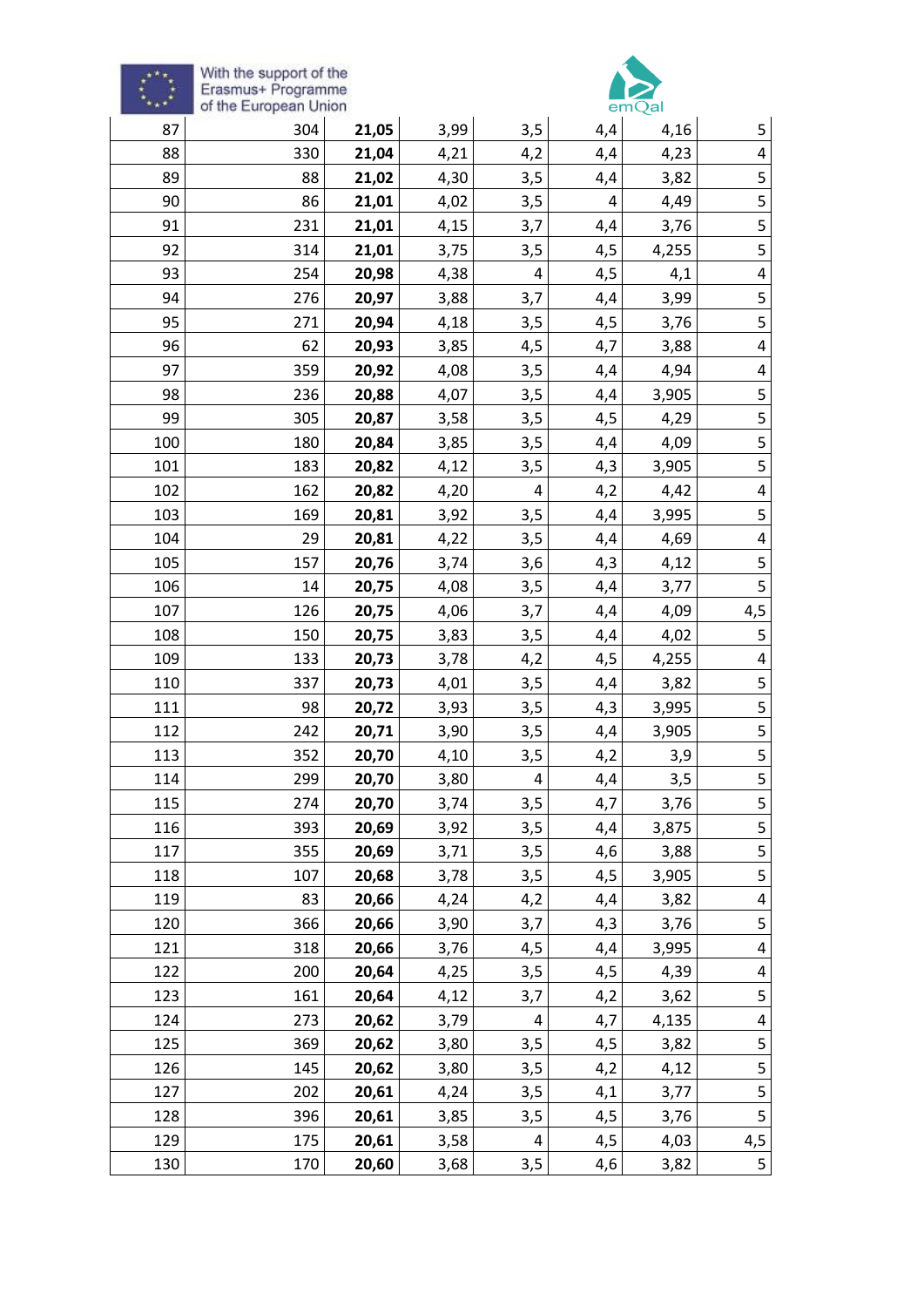# $\hat{\xi}^{\prime\prime}_{\alpha\beta}$



| 131 | 182 | 20,57 | 4,08 | 3,5 | 4,2 | 3,79  | 5                       |
|-----|-----|-------|------|-----|-----|-------|-------------------------|
| 132 | 135 | 20,56 | 3,74 | 3,6 | 4,4 | 3,82  | 5                       |
| 133 | 284 | 20,56 | 4,01 | 3,7 | 4,2 | 3,645 | 5                       |
| 134 | 193 | 20,53 | 3,70 | 3,5 | 4,4 | 3,93  | 5                       |
| 135 | 251 | 20,50 | 3,78 | 3,5 | 4,4 | 3,82  | 5                       |
| 136 | 264 | 20,49 | 4,03 | 3,5 | 4,4 | 3,56  | $\overline{5}$          |
| 137 | 113 | 20,46 | 3,53 | 3,7 | 4,3 | 3,93  | 5                       |
| 138 | 310 | 20,44 | 4,08 | 4,2 | 4,4 | 3,76  | $\overline{\mathbf{4}}$ |
| 139 | 12  | 20,44 | 3,74 | 3,5 | 4,6 | 4,6   | 4                       |
| 140 | 38  | 20,42 | 3,89 | 3,5 | 4,3 | 3,73  | 5                       |
| 141 | 297 | 20,40 | 3,86 | 3,5 | 4,4 | 3,645 | 5                       |
| 142 | 285 | 20,40 | 3,64 | 3,7 | 4,5 | 3,56  | $\overline{\mathbf{5}}$ |
| 143 | 5   | 20,37 | 4,21 | 3,5 | 4,1 | 3,56  | 5                       |
| 144 | 303 | 20,36 | 3,90 | 3,5 | 4,4 | 3,56  | 5                       |
| 145 | 111 | 20,36 | 3,64 | 3,5 | 4,4 | 3,82  | 5                       |
| 146 | 256 | 20,35 | 4,48 | 3,5 | 4,3 | 4,065 | 4                       |
| 147 | 164 | 20,34 | 3,99 | 3,7 | 4,4 | 4,255 | $\pmb{4}$               |
| 148 | 184 | 20,32 | 3,89 | 3,7 | 4,5 | 4,23  | $\pmb{4}$               |
| 149 | 54  | 20,31 | 3,53 | 3,5 | 4,4 | 3,88  | 5                       |
| 150 | 313 | 20,30 | 4,01 | 3,5 | 4,5 | 4,29  | $\overline{\mathbf{4}}$ |
| 151 | 363 | 20,29 | 3,90 | 3,5 | 4,4 | 4,485 | 4                       |
| 152 | 229 | 20,29 | 3,63 | 3,5 | 4,4 | 3,76  | 5                       |
| 153 | 189 | 20,26 | 4,33 | 3,5 | 4,5 | 3,935 | $\overline{\mathbf{4}}$ |
| 154 | 324 | 20,26 | 3,96 | 3,7 | 4,1 | 3,5   | 5                       |
| 155 | 384 | 20,25 | 3,99 | 3,5 | 4,2 | 3,56  | 5                       |
| 156 | 298 | 20,25 | 3,50 | 3,5 | 4,4 | 3,845 | 5                       |
| 157 | 323 | 20,23 | 4,03 | 3,5 | 4,2 | 3,5   | 5                       |
| 158 | 290 | 20,22 | 3,58 | 4   | 4,6 | 4,04  | 4                       |
| 159 | 177 | 20,22 | 3,92 | 3,7 | 4,1 | 3,5   | $\overline{\mathbf{5}}$ |
| 160 | 51  | 20,21 | 4,05 | 3,5 | 4,1 | 3,56  | $\mathsf S$             |
| 161 | 208 | 20,20 | 4,04 | 3,5 | 4,1 | 3,56  | 5                       |
| 162 | 154 | 20,17 | 3,85 | 4   | 4,5 | 3,82  | $\overline{\mathbf{4}}$ |
| 163 | 147 | 20,16 | 3,84 | 3,5 | 4,3 | 3,525 | 5                       |
| 164 | 188 | 20,16 | 4,07 | 3,7 | 4,4 | 3,99  | $\overline{\mathbf{4}}$ |
| 165 | 73  | 20,16 | 3,86 | 3,5 | 4,3 | 3,5   | 5                       |
| 166 | 311 | 20,15 | 3,63 | 3,5 | 4,4 | 4,425 | 4,2                     |
| 167 | 309 | 20,15 | 3,97 | 3,5 | 4,4 | 4,28  | $\pmb{4}$               |
| 168 | 142 | 20,13 | 4,20 | 3,6 | 4,3 | 4,03  | $\pmb{4}$               |
| 169 | 139 | 20,11 | 3,75 | 3,5 | 4,3 | 3,56  | 5                       |
| 170 | 302 | 20,09 | 3,81 | 4   | 4,5 | 4,28  | 3,5                     |
| 171 | 108 | 20,09 | 4,06 | 4   | 4   | 4,03  | $\overline{\mathbf{r}}$ |
| 172 | 265 | 20,09 | 3,79 | 3,5 | 4,3 | 3,5   | 5                       |
| 173 | 196 | 20,08 | 3,50 | 3,6 | 4,2 | 3,78  | $\overline{\mathbf{5}}$ |
| 174 | 59  | 20,08 | 3,50 | 3,5 | 4,2 | 3,88  |                         |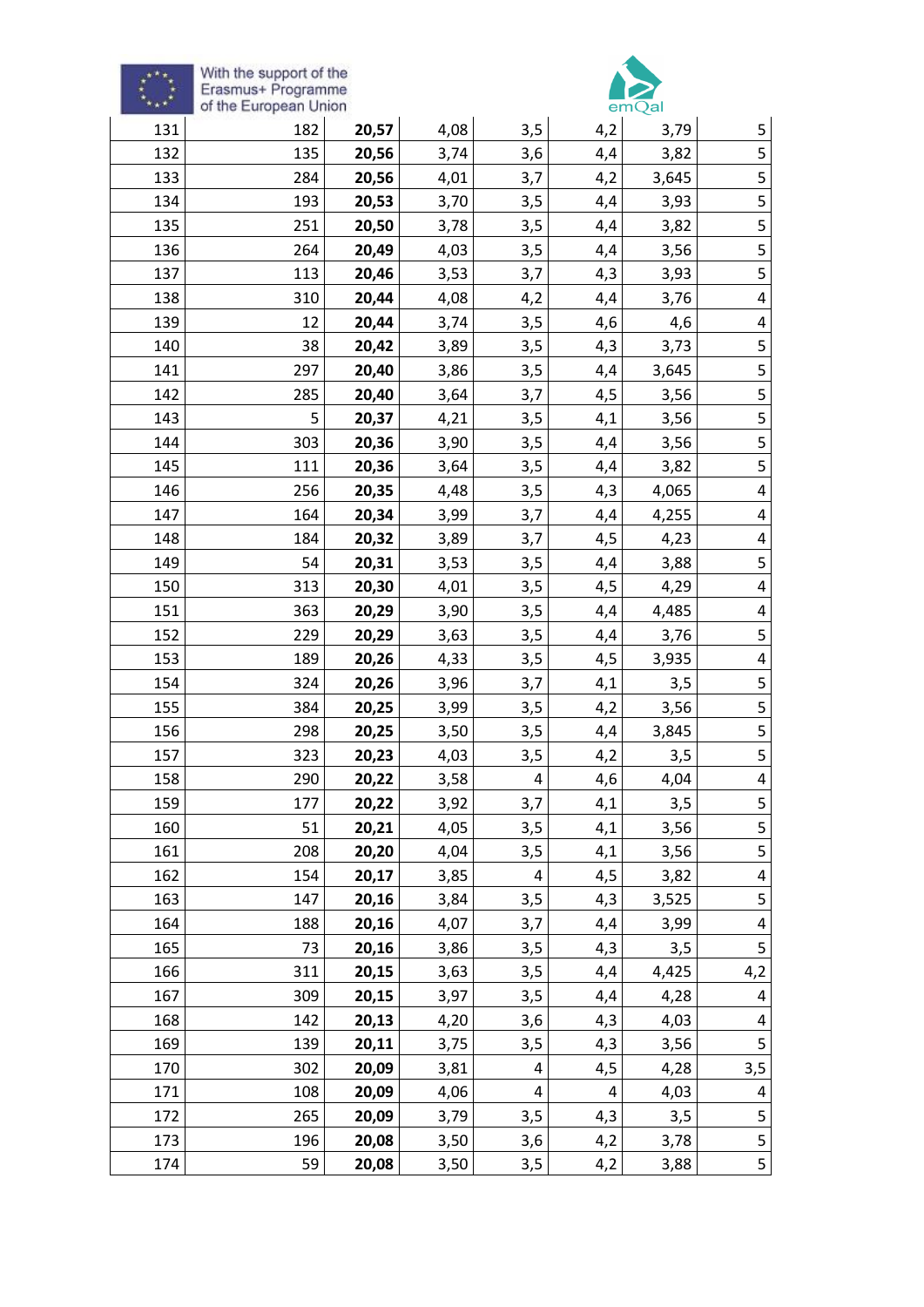



|     | of the European Union |       |      |     |     | emQal |                         |
|-----|-----------------------|-------|------|-----|-----|-------|-------------------------|
| 175 | 104                   | 20,07 | 3,89 | 3,5 | 4,2 | 4,485 |                         |
| 176 | 131                   | 20,06 | 4,37 | 3,5 | 4,4 | 4,29  | 3,5                     |
| 177 | 9                     | 20,05 | 4,03 | 3,7 | 4,5 | 3,82  | 4                       |
| 178 | 218                   | 20,03 | 4,00 | 3,5 | 4,7 | 3,83  | 4                       |
| 179 | 168                   | 20,02 | 3,60 | 3,5 | 4,1 | 3,82  | 5                       |
| 180 | 174                   | 20,01 | 3,71 | 3,5 | 4,2 | 4,1   | $\frac{4,5}{ }$         |
| 181 | 47                    | 20,00 | 4,26 | 3,5 | 4,4 | 3,84  | 4                       |
| 182 | 278                   | 20,00 | 3,84 | 4,2 | 4,4 | 3,56  | $\overline{\mathbf{4}}$ |
| 183 | 95                    | 19,99 | 4,10 | 3,5 | 4,1 | 4,29  | 4                       |
| 184 | 267                   | 19,99 | 4,06 | 3,5 | 4,2 | 4,23  | 4                       |
| 185 | 252                   | 19,99 | 3,91 | 3,7 | 4,5 | 3,88  | 4                       |
| 186 | 349                   | 19,98 | 4,18 | 3,5 | 4,6 | 3,7   | 4                       |
| 187 | 291                   | 19,98 | 3,75 | 3,7 | 3,9 | 3,625 | 5                       |
| 188 | 223                   | 19,96 | 3,50 | 3,5 | 4,4 | 3,56  | 5                       |
| 189 | 365                   | 19,96 | 3,93 | 3,5 | 4,4 | 4,625 | 3,5                     |
| 190 | 220                   | 19,95 | 3,75 | 3,5 | 4,2 | 3,5   | 5                       |
| 191 | 356                   | 19,92 | 3,89 | 3,7 | 4,4 | 3,93  | 4                       |
| 192 | 292                   | 19,88 | 3,85 | 3,5 | 4,5 | 4,03  | 4                       |
| 193 | 176                   | 19,85 | 4,03 | 3,5 | 3,5 | 3,82  | 5                       |
| 194 | 327                   | 19,85 | 4,16 | 3,5 | 4,1 | 4,09  | $\overline{\mathbf{4}}$ |
| 195 | 217                   | 19,85 | 3,94 | 3,7 | 4,3 | 3,905 | 4                       |
| 196 | 395                   | 19,85 | 3,95 | 3,5 | 3,9 | 3,5   | 5                       |
| 197 | 99                    | 19,83 | 4,23 | 3,6 | 4,1 | 3,9   | $\overline{\mathbf{4}}$ |
| 198 | 343                   | 19,81 | 3,93 | 3,7 | 4,4 | 3,78  | 4                       |
| 199 | 325                   | 19,78 | 4,11 | 3,5 | 4,2 | 3,97  | 4                       |
| 200 | 136                   | 19,77 | 3,58 | 3,5 | 4,5 | 4,195 | 4                       |
| 201 | 372                   | 19,75 | 3,75 | 3,5 | 4,4 | 4,1   | $\overline{\mathbf{4}}$ |
| 202 | 87                    | 19,75 | 4,13 | 3,6 | 4,4 | 3,62  | 4                       |
| 203 | 316                   | 19,74 | 3,55 | 4   | 4,4 | 3,785 | 4                       |
| 204 | 315                   | 19,73 | 3,84 | 3,5 | 4,4 | 3,99  | $\overline{4}$          |
| 205 | 391                   | 19,72 | 3,89 | 3,5 | 4,4 | 3,935 | 4                       |
| 206 | 26                    | 19,72 | 3,80 | 3,5 | 4,6 | 3,82  | 4                       |
| 207 | 332                   | 19,71 | 4,03 | 3,7 | 4,6 | 3,88  | 3,5                     |
| 208 | 53                    | 19,70 | 3,50 | 3,5 | 4,2 | 3,5   | 5                       |
| 209 | 124                   | 19,70 | 4,14 | 3,6 | 4,1 | 4,36  | 3,5                     |
| 210 | 319                   | 19,65 | 3,93 | 3,5 | 4,4 | 3,82  | 4                       |
| 211 | 89                    | 19,65 | 4,42 | 3,5 | 3,8 | 3,93  | 4                       |
| 212 | 381                   | 19,58 | 3,82 | 3,5 | 4,5 | 3,76  | 4                       |
| 213 | 46                    | 19,57 | 3,97 | 3,7 | 4,4 | 3,5   | $\overline{\mathbf{4}}$ |
| 214 | 137                   | 19,54 | 3,66 | 3,5 | 4,5 | 3,88  | 4                       |
| 215 | 213                   | 19,54 | 3,81 | 3,5 | 4,2 | 4,03  | 4                       |
| 216 | 138                   | 19,52 | 3,79 | 3,5 | 4,2 | 4,03  | $\overline{\mathbf{4}}$ |
| 217 | 148                   | 19,49 | 3,75 | 3,5 | 4,4 | 3,84  | 4                       |
| 218 | 61                    | 19,47 | 3,79 | 3,7 | 4,2 | 3,78  | $\overline{\mathbf{4}}$ |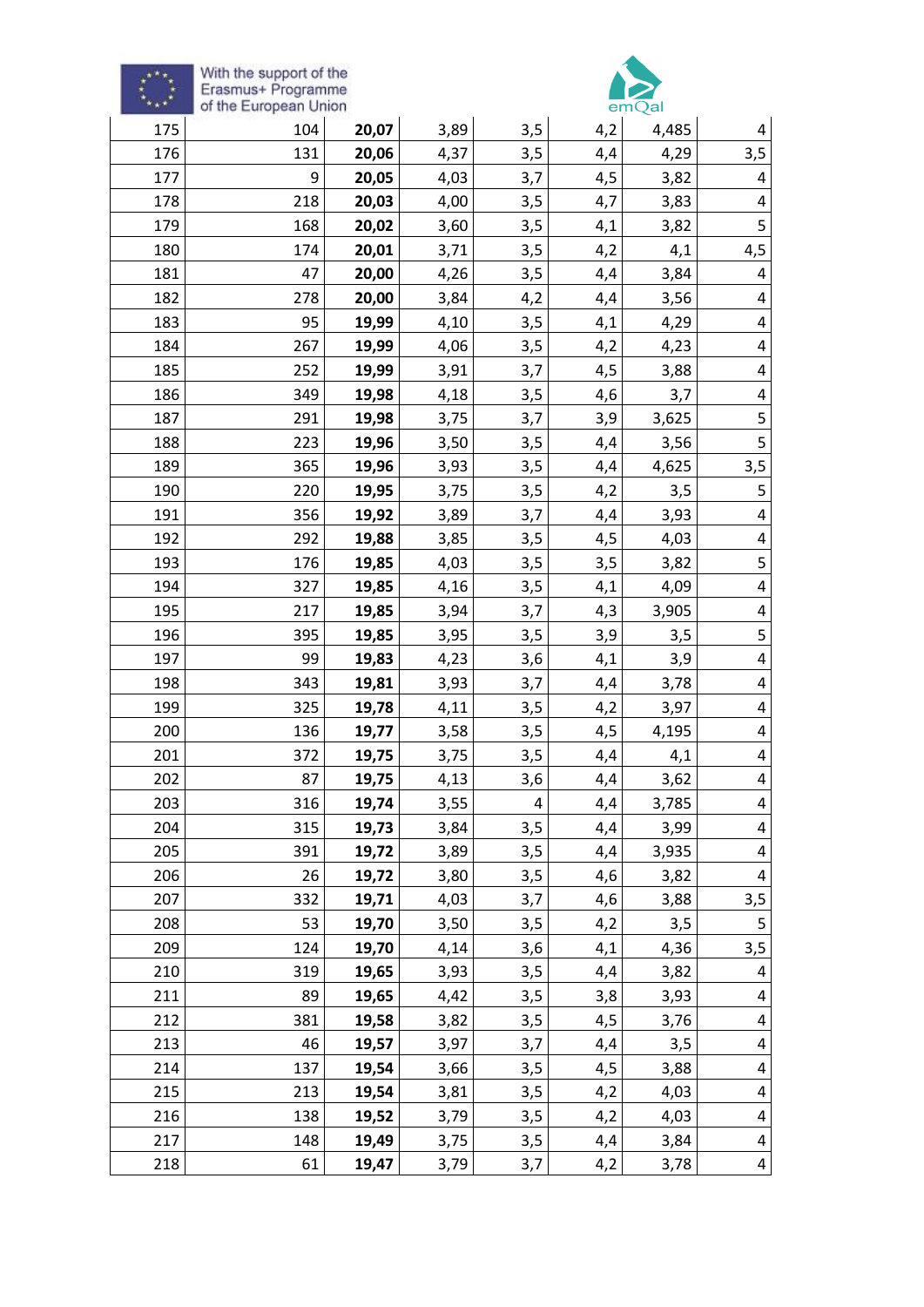



| $+ +$ | of the European Union |       |      |     |     | emQal |                         |
|-------|-----------------------|-------|------|-----|-----|-------|-------------------------|
| 219   | 52                    | 19,46 | 3,60 | 3,7 | 4,4 | 3,76  | 4                       |
| 220   | 185                   | 19,44 | 3,86 | 3,6 | 4,2 | 3,785 | 4                       |
| 221   | 364                   | 19,39 | 3,83 | 3,5 | 4,3 | 3,76  | 4                       |
| 222   | 317                   | 19,37 | 4,01 | 3,5 | 4,1 | 3,76  | 4                       |
| 223   | 115                   | 19,35 | 3,53 | 3,5 | 4,5 | 3,82  | 4                       |
| 224   | 320                   | 19,31 | 3,95 | 3,7 | 4,1 | 3,56  | $\overline{4}$          |
| 225   | 31                    | 19,31 | 3,90 | 3,5 | 4,5 | 3,905 | 3,5                     |
| 226   | 122                   | 19,30 | 3,88 | 3,5 | 4,4 | 3,525 | 4                       |
| 227   | 345                   | 19,29 | 3,79 | 3,6 | 4,4 | 3,5   | 4                       |
| 228   | 219                   | 19,28 | 4,08 | 3,5 | 4,2 | 3,5   | 4                       |
| 229   | 277                   | 19,27 | 3,93 | 3,5 | 4   | 3,845 | 4                       |
| 230   | 130                   | 19,25 | 3,76 | 3,5 | 4,4 | 4,09  | 3,5                     |
| 231   | 36                    | 19,25 | 3,75 | 3,6 | 4,4 | 3,5   | $\overline{\mathbf{r}}$ |
| 232   | 280                   | 19,25 | 3,86 | 3,7 | 4,1 | 3,585 | 4                       |
| 233   | 374                   | 19,25 | 3,63 | 4,5 | 3,8 | 3,82  | 3,5                     |
| 234   | 239                   | 19,22 | 3,76 | 3,6 | 4,3 | 3,56  | $\overline{\mathbf{r}}$ |
| 235   | 340                   | 19,21 | 3,81 | 3,5 | 4,4 | 3,5   | 4                       |
| 236   | 257                   | 19,18 | 3,98 | 3,5 | 4,2 | 3,5   | 4                       |
| 237   | 43                    | 19,17 | 3,68 | 3,5 | 4,4 | 3,585 | 4                       |
| 238   | 91                    | 19,16 | 3,83 | 3,5 | 4,4 | 3,935 | 3,5                     |
| 239   | 380                   | 19,14 | 3,58 | 3,5 | 4,3 | 3,76  | 4                       |
| 240   | 178                   | 19,08 | 3,66 | 3,5 | 4,1 | 3,82  | 4                       |
| 241   | 294                   | 19,06 | 3,63 | 3,5 | 4,4 | 4,03  | 3,5                     |
| 242   | 30                    | 18,98 | 3,79 | 3,5 | 3,9 | 3,79  | 4                       |
| 243   | 21                    | 18,96 | 3,80 | 3,5 | 4,1 | 3,56  | 4                       |
| 244   | 144                   | 18,95 | 3,75 | 3,5 | 4,2 | 3,5   | 4                       |
| 245   | 110                   | 18,95 | 3,73 | 3,5 | 4,4 | 3,82  | 3,5                     |
| 246   | 128                   | 18,88 | 3,75 | 3,5 | 3,8 | 3,83  | $\overline{\mathbf{4}}$ |
| 247   | 93                    | 18,84 | 3,63 | 3,5 | 3,9 | 3,81  | 4                       |
| 248   | 3                     | 18,82 | 3,56 | 3,5 | 4,2 | 3,56  | $\overline{\mathbf{4}}$ |
| 249   | 312                   | 18,80 | 3,50 | 3,5 | 4,3 | 3,5   | 4                       |
| 250   | 10                    | 18,73 | 3,63 | 3,5 | 4,1 | 3,5   | 4                       |
| 251   | 33                    | 18,73 | 3,83 | 3,5 | 3,9 | 3,5   | 4                       |
| 252   | 186                   | 18,70 | 3,64 | 3,5 | 4   | 3,56  | $\overline{\mathbf{r}}$ |
| 253   | 4                     | 18,68 | 3,68 | 3,5 | 4   | 3,5   | $\pmb{4}$               |
| 254   | 173                   | 18,57 | 3,71 | 3,5 | 4,1 | 3,76  | 3,5                     |
| 255   | 102                   | 18,53 | 3,75 | 3,5 | 3,5 | 3,78  | $\overline{\mathbf{r}}$ |
| 256   | 376                   | 18,49 | 3,97 | 3,5 | 3,7 | 3,82  | 3,5                     |
| 257   | 105                   | 18,33 | 3,90 | 3,5 | 3,5 | 3,93  | 3,5                     |
| 258   | 216                   | 18,30 | 3,63 | 3,5 | 3,9 | 3,77  | 3,5                     |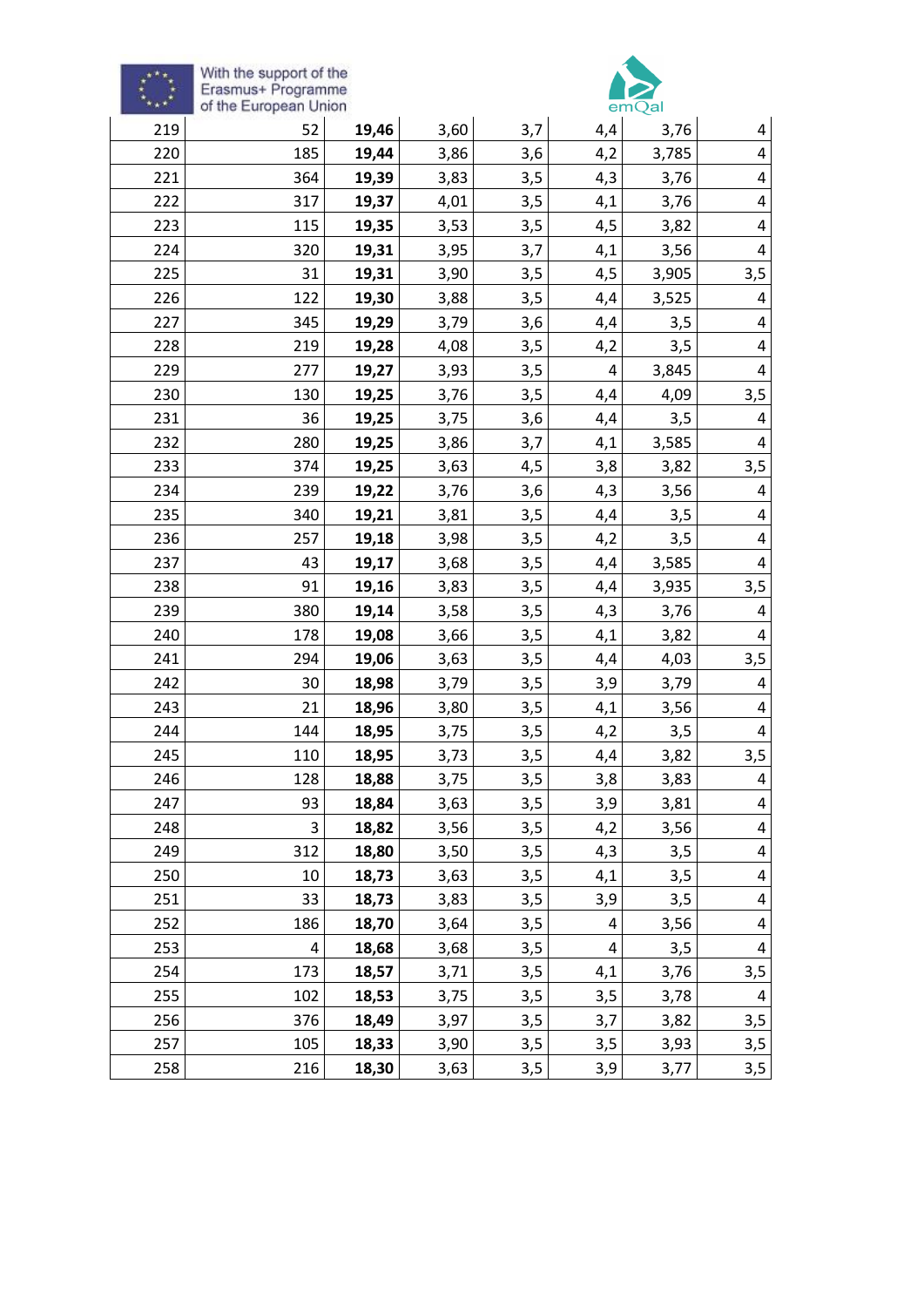



## **2. Programme Country Students Ranking**

| Ranking | <b>Application code</b> | <b>Score</b> | Category        | A     | B   | C   | D     | E |
|---------|-------------------------|--------------|-----------------|-------|-----|-----|-------|---|
| 1       | 20                      | 22,73        | Programme       | 4,03  | 4,2 | 4,7 | 4,8   | 5 |
| 2       | 341                     | 22,26        | Programme       | 3,86  | 4,5 | 4,6 | 4,3   | 5 |
| 3       | 167                     | 22,19        | Programme       | 4,20  | 4,5 | 4,4 | 4,09  | 5 |
| 4       | 259                     | 21,86        | Programme       | 3,80  | 4,5 | 4,5 | 4,06  | 5 |
| 5       | 165                     | 21,85        | Programme       | 4,22  | 4   | 4,4 | 4,235 | 5 |
| 6       | 92                      | 21,64        | Programme       | 3,96  | 4   | 4,4 | 4,275 | 5 |
| 7       | 119                     | 20,98        | Programme       | 3,98  | 3,7 | 4,4 | 3,9   | 5 |
| 8       | 191                     | 20,87        | Programme       | 3,97  | 4   | 4,4 | 3,5   | 5 |
| 9       | 1000                    | 20,69        | Program         | 3,775 | 3,5 | 4,5 | 3,91  | 5 |
| 10      | 121                     | 20,56        | Programme       | 4,26  | 3,5 | 4   | 4,8   | 4 |
| 11      | 34                      | 20,05        | Programme       | 3,96  | 3,6 | 3,9 | 3,585 | 5 |
| 12      | 389                     | 20,05        | Program         | 3,50  | 3,5 | 4,4 | 3,645 | 5 |
| 13      | 106                     | 19,84        | Programme       | 3,91  | 3,5 | 4,4 | 4,03  | 4 |
| 14      | 378                     | 19,76        | Programme       | 3,84  | 3,5 | 3,8 | 3,625 | 5 |
| 15      | 37                      |              | 19,70 Programme | 4,08  | 3,7 | 4,4 | 3,525 | 4 |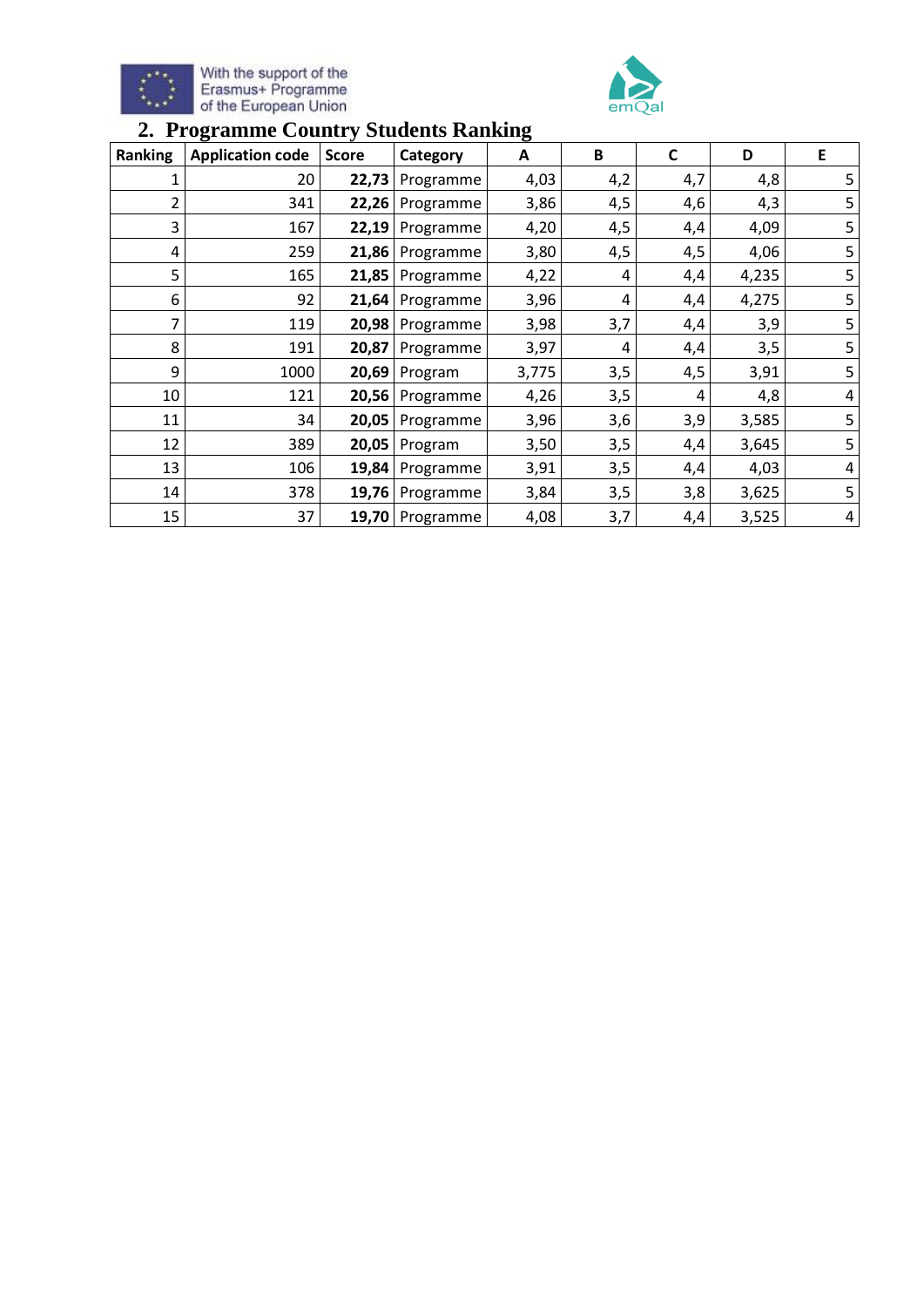



## **3. List of Ineligible Candidates**

| <b>Application code</b> | <b>Criterion failing</b> |
|-------------------------|--------------------------|
| 75                      | B                        |
| 125                     | B                        |
| 333                     | B                        |
| 60                      | B                        |
| 348                     | D                        |
| 272                     | D                        |
| 234                     | D                        |
| 404                     | D                        |
| 155                     | D                        |
| 385                     | D                        |
| 250                     | D                        |
| 97                      | D                        |
| 25                      | D                        |
| 227                     | D                        |
| 358                     | D                        |
| 203                     | D                        |
| 362                     | D                        |
| 263                     | D                        |
| 66                      | D                        |
| 42                      | D                        |
| 163                     | D                        |
| 300                     | E                        |
| 152                     | D                        |
| 367                     | E                        |
| 295                     | E                        |
| 57                      | D                        |
| 342                     | E                        |
| 120                     | D                        |
| 159                     | E                        |
| 81                      | D                        |
| 232                     | D                        |
| 386                     | D                        |
| 96                      | E                        |
| 114                     | E                        |
| 32                      | D                        |
| 109                     | E                        |
| 334                     | E                        |
| 282                     | D                        |
| 7                       | D                        |
| 156                     | E                        |
| 82                      | D                        |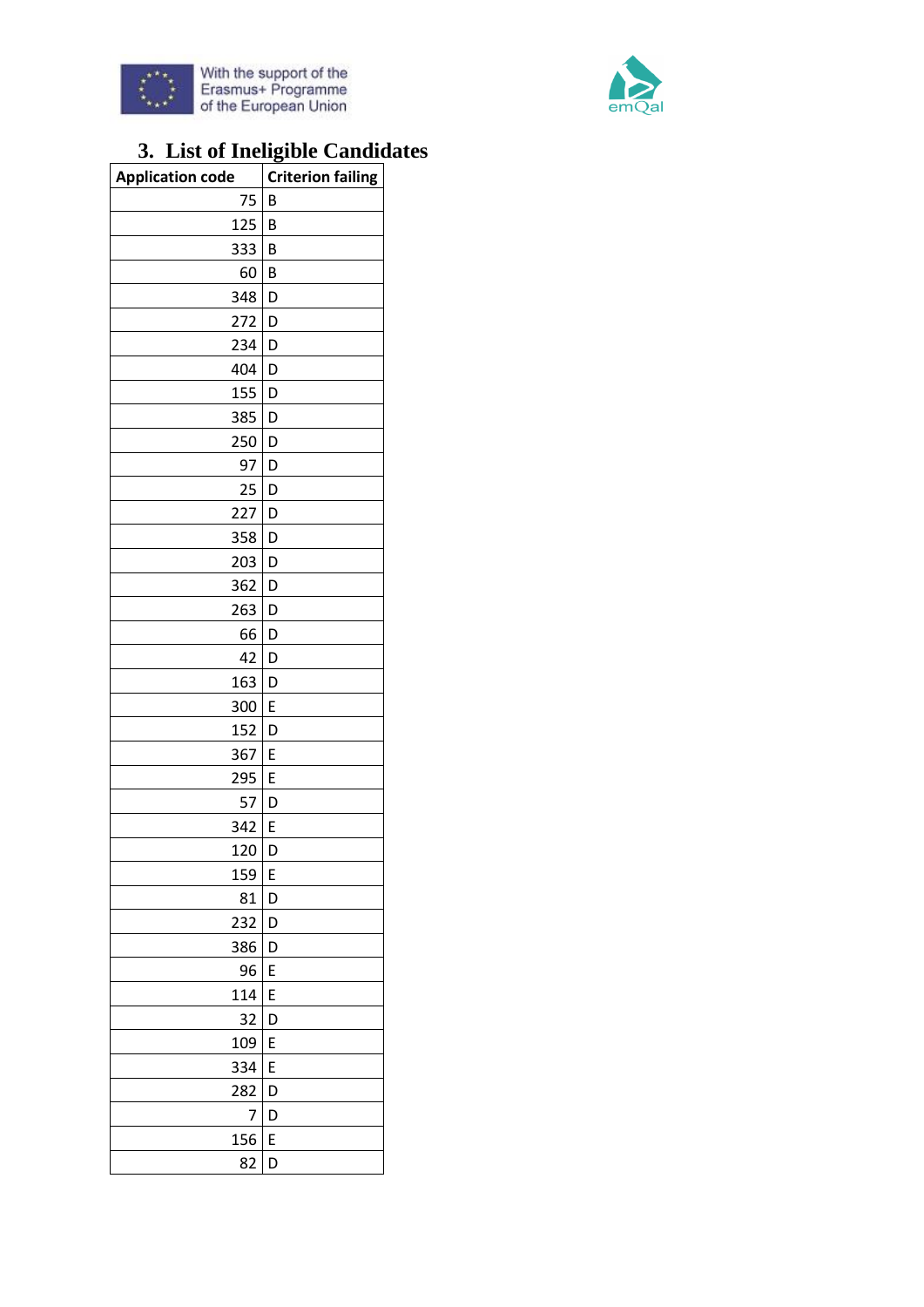



| 48                      | D          |
|-------------------------|------------|
| 50                      | E          |
| 35                      | D          |
| 329                     | E          |
| 56                      | D          |
| 149                     | E          |
| 288                     | D          |
| 354                     | D          |
| 387                     | E          |
| 69                      | D          |
| 94                      | E          |
| 321                     | E          |
| 116                     | E          |
| 382                     | DE         |
| 18                      | E          |
| 65                      | E          |
| 76                      | D          |
| 293                     | E          |
| 80                      | E          |
| 143                     | E          |
| 70                      | E          |
| 23                      | E          |
| 118                     | D          |
| 1                       | D          |
| 77                      | E          |
| 40                      | DE         |
| 377                     | E          |
| 373                     | E          |
| 146                     | D          |
| 13                      | E          |
| 357                     | DE         |
| 301                     | DE         |
| 151                     | DE         |
| 101                     | DE         |
| 307                     | DE         |
| 24                      | DE         |
| $\overline{\mathbf{c}}$ | DE         |
| 27                      | DE         |
| 11                      | DE         |
| 15                      | DE         |
| 100                     | DE         |
| 207                     | DE         |
| 58                      | DE         |
| 127                     | <b>BDE</b> |